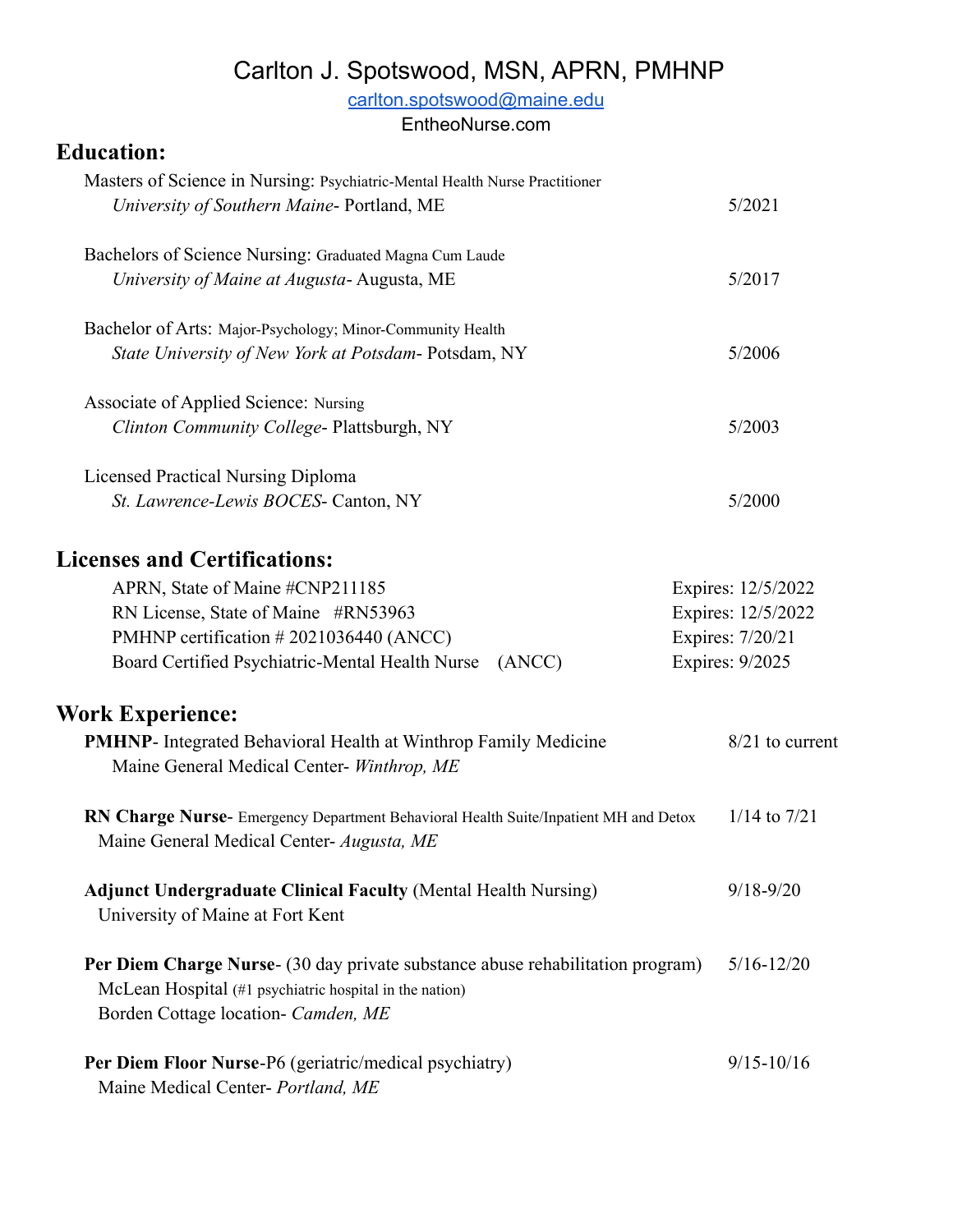| <b>RN Charge Nurse-</b><br>Riverview Psychiatric Center- Augusta, ME     | $2/11 - 1/14$ |
|--------------------------------------------------------------------------|---------------|
|                                                                          |               |
| <b>Travel Nurse-</b> Supplemental Healthcare                             | $6/07 - 2/11$ |
| RiverviewPsychiatric Center- Augusta, ME                                 |               |
| Broughton State Hospital- Morganton, NC                                  |               |
| <b>Charge Nurse-</b> Inpatient Mental Health Services and ED evaluations |               |
| Claxton-Hepburn Medical Center- Ogdensburg, NY                           |               |
| Charge Nurse/ ED Mental Health Assessment Nurse                          | $6/07 - 6/07$ |
| Per Diem-RN, LPN, MHW                                                    | $6/01 - 6/07$ |

## **Professional Organizations:**

APNA ANA **OPENurses** International Association of Psychedelic Nurses

### **Awards:**

School of Nursing Outstanding Student Research/Scholar- University of Southern Maine: Spring 2021 APNA Student Scholar- National Conference 2020 Outstanding Nurse Alumnus Award- University of Maine: Fort Kent: May, 2019 Travel Nurse of the Month: Supplemental Healthcare: June, 2011 St. Lawrence Lewis BOCES: Hall of Fame: September, 2011 Army Nurse Corps "Spirit of Nursing" award recipient: August, 2000

MGMC Clinical Advancement Program recipient: Level III- 2015 and 2016 Level IV- 2017 through 2020

## **Continuing Education:**

**Psychedelics Today:** Navigating Psychedelics for Clinicians and Therapists **Psychedelics Today:** Psychedelics and the Shadow: The Shadow Side of Psychedelia **Psychedelic.Support:** Understanding Psilocybin: Effects, Neurobiology, and Therapeutic Approaches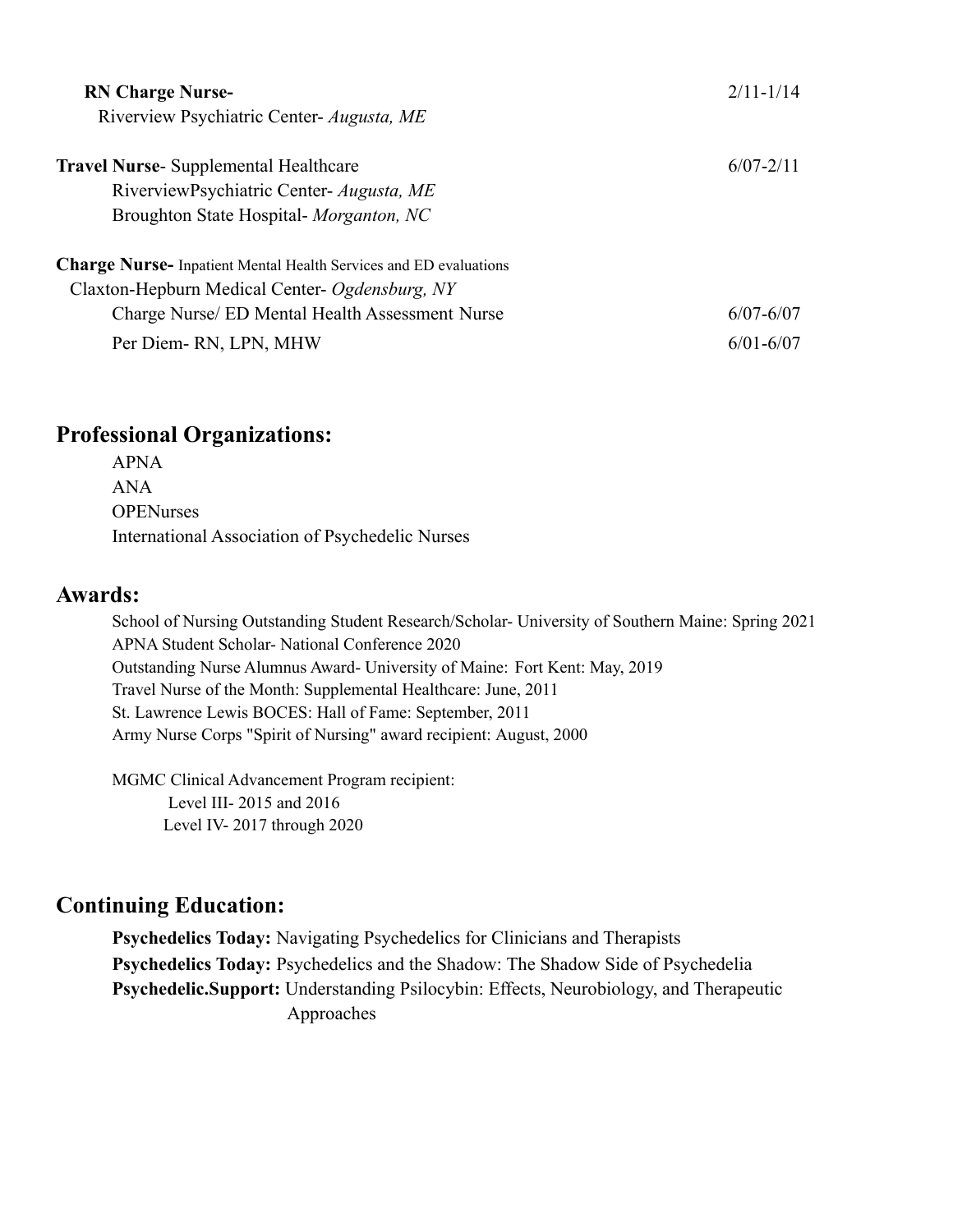### **Scholarly Activities:**

#### **Books Written:**

**The Microdosing Guidebook:** *A Step-by-Step Manual to Improve Your Physical and Mental Health Through Psychedelic Medicine*

(in publication- Ulysses Press, release May 8th, 2022)

#### **Master Class Trainer:**

**Psychedelics Today**- Navigating Psychedelics: for Clinicians and Therapists Title- Exploring Psilocybin Title- Psychedelics & Serotonin Syndrome

#### **Educational Programs I Have Worked On:**

**Psychedelic.Support**- co-authored 8hr CE program for medical professionals Title- Understanding Psilocybin: Effects, Neurobiology, and Therapeutic Approaches

**Psychedelics in Psychiatry**: 1.5hrs accredited program on EntheoNurse.com Accredited through ANA Connecticut

**Microdosing Magic Mind**: found on EntheoNurse.com

## **Podium Presentations:**

#### **2021 American Psychiatric Nurses Association's National Conference** Louisville, KY: October 13-16, 2021 (upcoming)

**Title**- Psychedelics in Psychiatry: Exploring the Alternative Treatment Options for Mental Health Care 0.75 hr CEU offered- from American Psychiatric Nurse Association

#### **2021 APNA New England's Annual Conference** -

online: May 22nd, 2021 **Title**- Psychedelics in Psychiatry: Exploring the Potential Use of Psychedelics for the Improvement of Persistent and Intractable Mental Health Symptoms 1.5 hr CEU offered- from APNA New England

#### **2020 APNA Nebraska's Annual Conference** - Columbus, Nebraska

Online: August 14th, 2021

**Title**- Psychedelics in Psychiatry: Exploring the Potential Use of Psychedelics for the Improvement of Persistent and Intractable Mental Health Symptoms and Potential Implications for Nursing Practice

1.5 hrs CEU offered- from American Psychiatric Nurses Association

**Grand Rounds: Maine General Medical Center**

Augusta, Maine: November 14th, 2019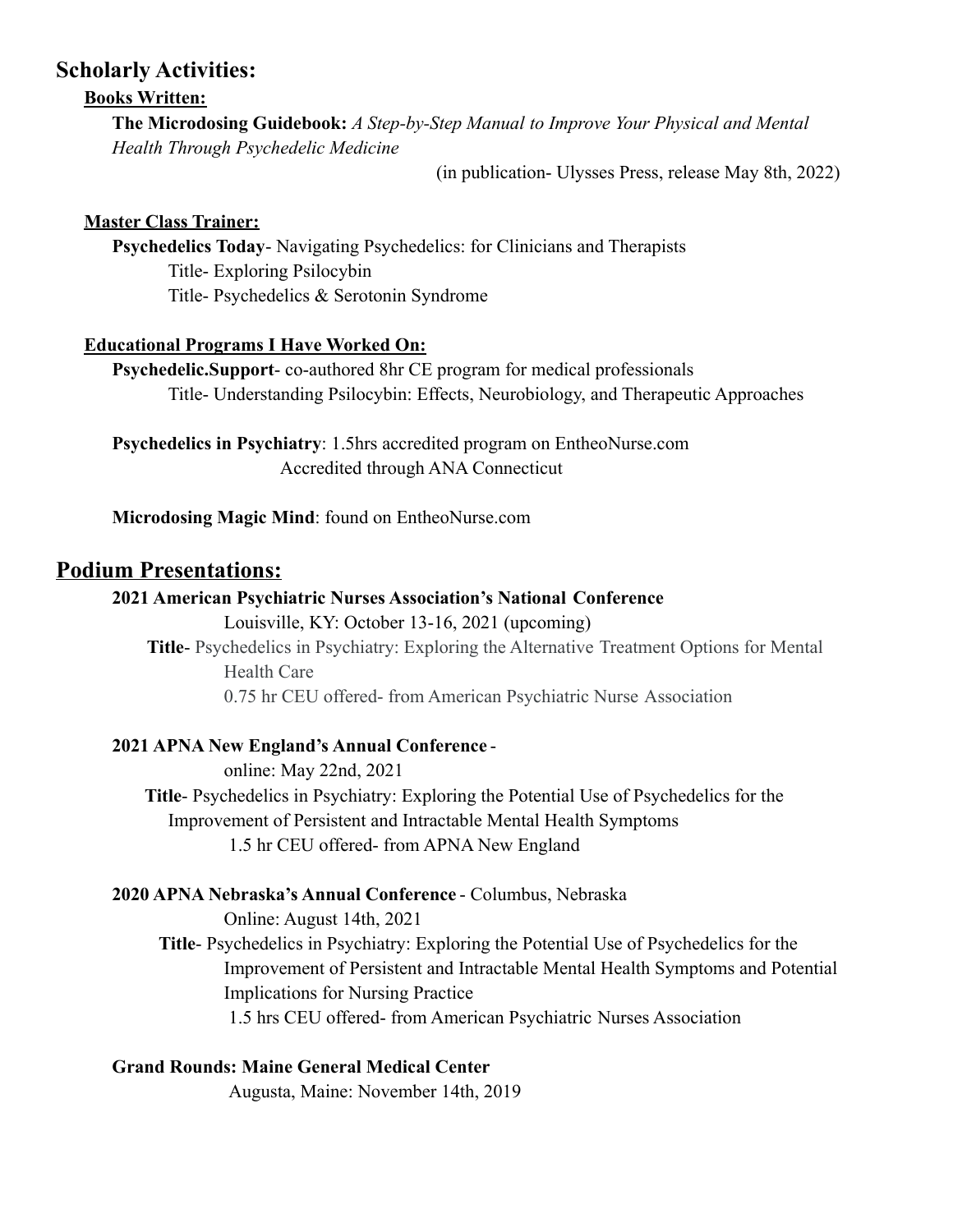**Title-** Psychedelics in Psychiatry: Exploring the Potential Use of Psychedelics for the Improvement of Persistent and Intractable Mental Health Symptoms 1hr CEU offered- MGMC's Continuing Medication Education Program

#### **2019 American Psychiatric Nurses Association's National Conference**-

New Orleans, LA: October 2-5, 2019

**Title-** Psychedelics in Psychiatry: Exploring the Potential Use of Psychedelics for the Improvement of Persistent and Intractable Mental Health Symptoms 0.75 hr (pharmacology) CEU offered- from American Psychiatric Nurses Association

**2019 ANA/OMNE Maine Annual Conference** - Freeport, Maine: September 27-28, 2019 **Title**- Violence in Healthcare: Changes through Leadership and Education 1 hr CEU offered- from American Nurses Association

**2019 Mt. Tam Psilocybin Summit**- Online presentation: September 20-22, 2019 **Title**- When Disaster Strikes: Managing Worst Case Scenarios in Psilocybin Use Situations

## **Poster Presentations:**

#### **2021 American Psychiatric Nurse Association's National Conference**:

Louiseville, KY: October 13-16, 2021 (upcoming)

#### **Titles**:

- Microdosing Psychedelics: What Psychiatric Providers Need to Know
- Psychedelics and Psychiatry: What Psychiatric Nurses Need to Know
- Psychedelic-Assisted Psychotherapy

#### **2019 OMNE Nursing Summit**:

Augusta, Maine- March 13, 2019

**Title-** Violence in Healthcare: Changes through Leadership and Education

#### **2019 American Psychiatric Nurse Association's National Conference**:

New Orleans, LA: October 2-5, 2019

**Title-** Violence in Healthcare: Changes through Leadership and Education

#### **2018 American Psychiatric Nurse Association National Conference**:

Columbus, OH: October 24-27, 2018 **Title-** Violence in Healthcare: Changes through Leadership and Education